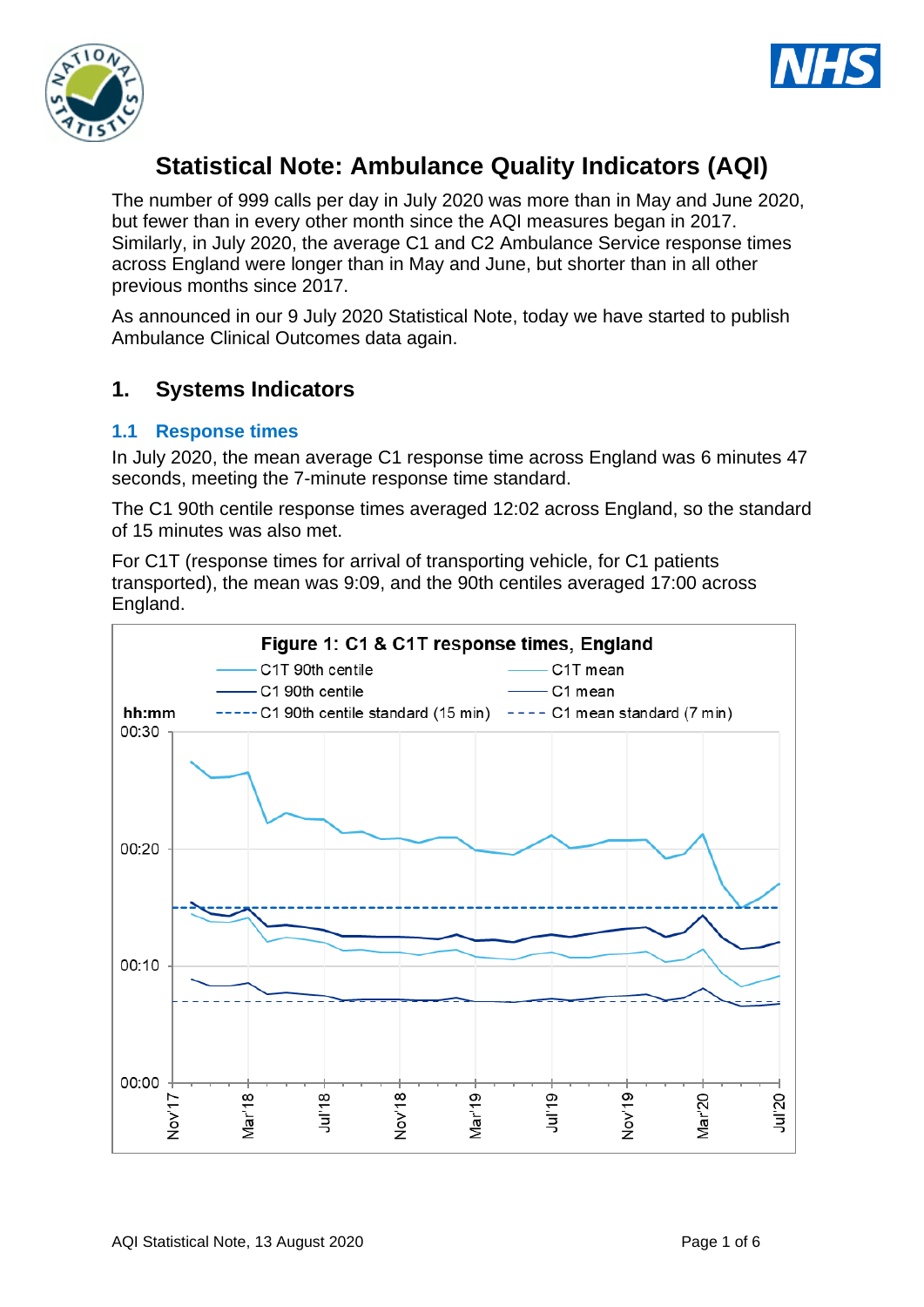



For C2 in July 2020, the mean average response time was 16:39 for England, meeting the 18-minute standard for the third time ever. The 90th centiles averaged 32:33 across England, meeting the 40-minute standard for the fourth time ever.



The England C3 mean average response time was 43:19 in July 2020, and the C3 90th centile times averaged 1:38:58, shorter than the standard of two hours for the fourth consecutive month (Figure 3).

The C4 mean average response time was 1:09:19, and the C4 90th centile times averaged 2:27:08, also shorter than the standard (three hours) for the fourth consecutive month.

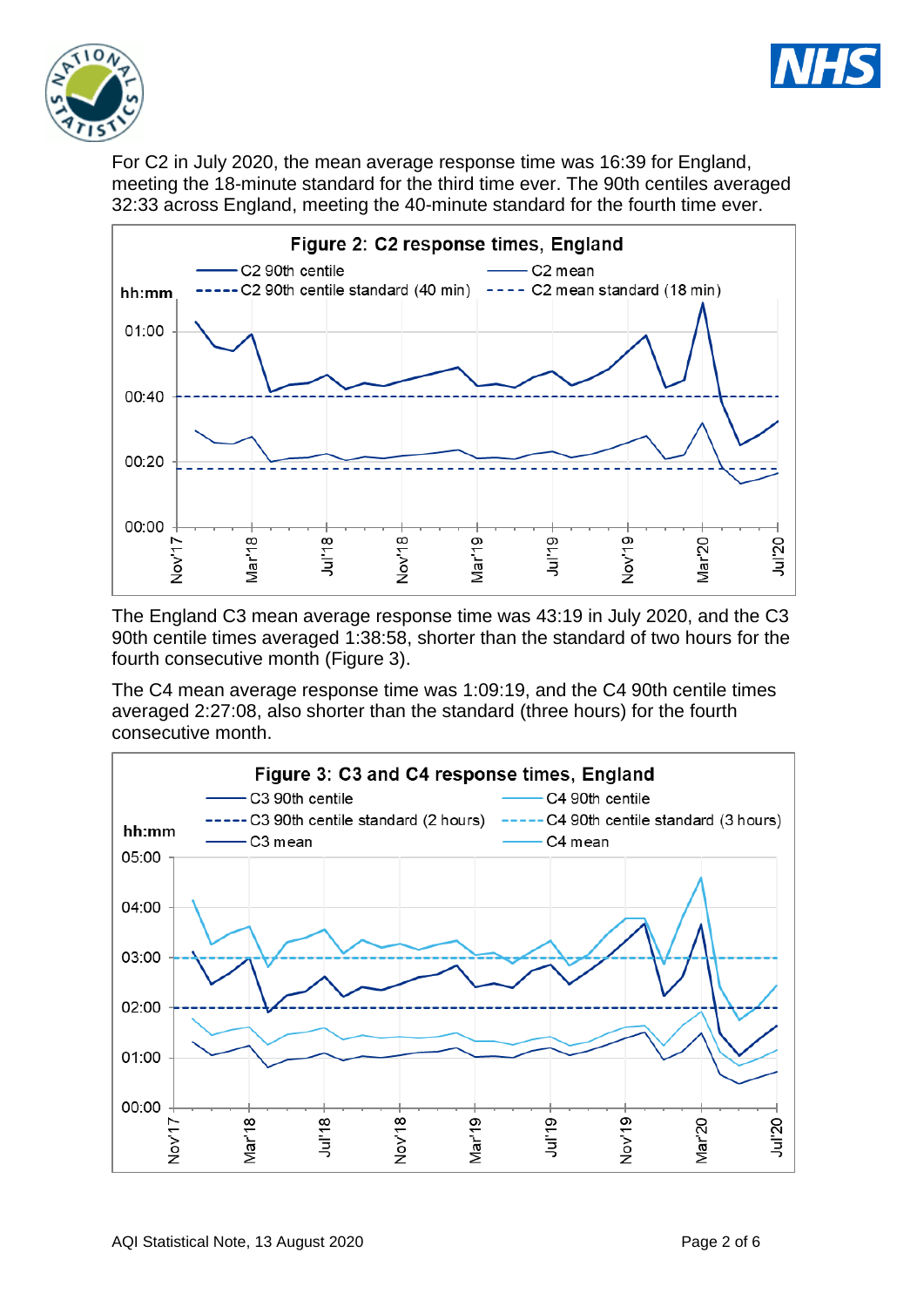



# **1.2 Other Systems Indicators**

The 95th and 99th centile call answer times averaged 5 and 33 seconds respectively across England in July 2020, each more than in May and June 2020, but less than in all other months since 2017.

In July 2020, per day, there were (Figure 4):

- 20.7 thousand calls to 999 answered, 6.6% more than in June;
- 23.2 thousand incidents that received a response (whether on the telephone or on the scene) from an ambulance service, 2.6% more than in June;
- 12.6 thousand incidents where a patient was transported to an Emergency Department (ED), 4.7% more than in June.



Figure 5 shows 7.3% of incidents were resolved on the telephone (Hear & Treat) in July 2020, the same as in June. Conveyance to ED increased a little from 53.1% in June to 54.2% in July, with small decreases in conveyance to non-ED (5.5% in July) and incidents closed at the scene (See & Treat, 33.0% in July).

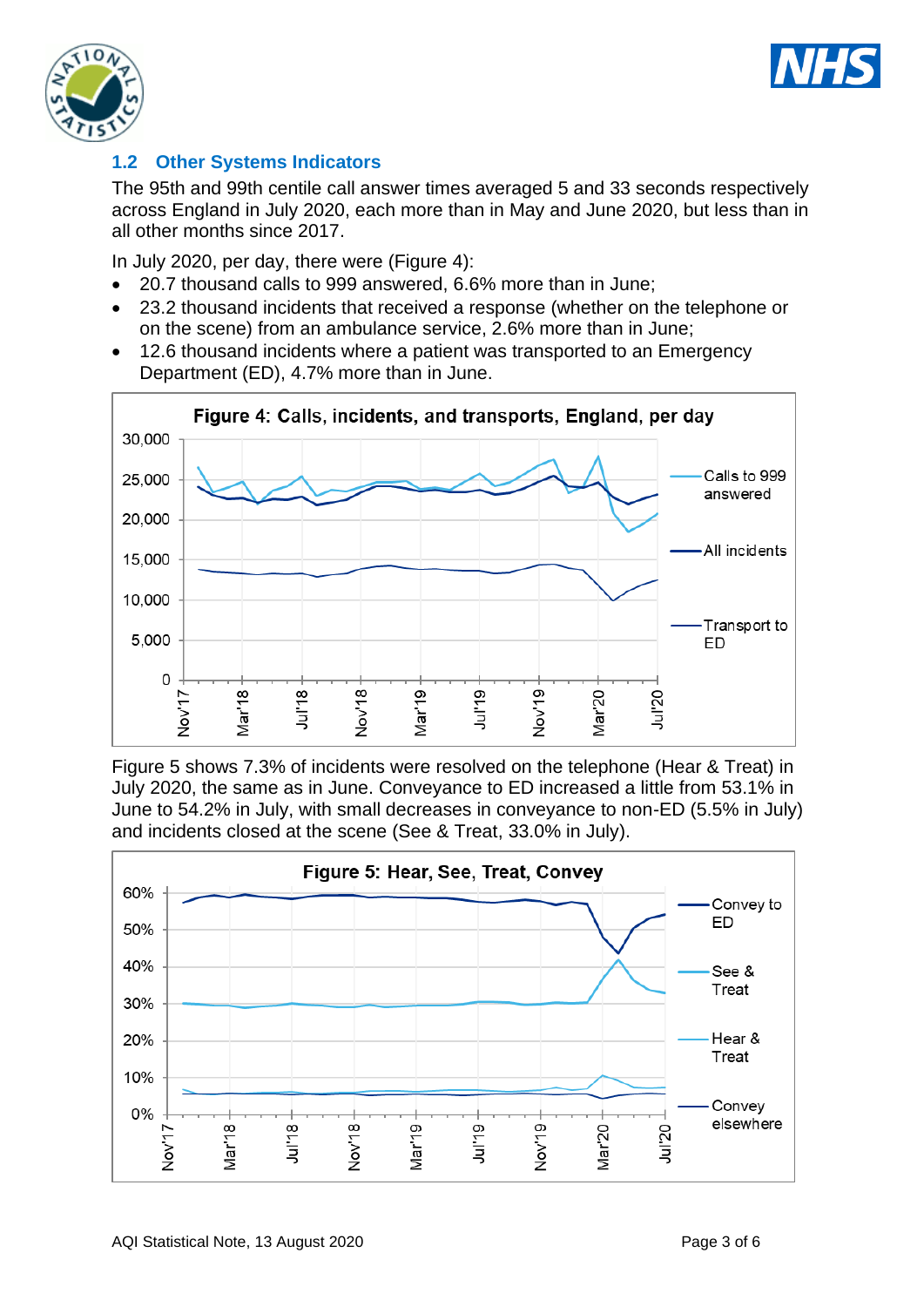



# **2. Ambulance Clinical Outcomes**

On 9 April 2020, we published Ambulance Clinical Outcomes data for November 2019, but wrote in the Statistical Note that we would pause collection and publication of Clinical Outcomes data. This was to release capacity across the NHS to support the response to COVID-19.

As announced at [www.england.nhs.uk/statistics/covid-19-and-the-production-of](https://www.england.nhs.uk/statistics/covid-19-and-the-production-of-statistics/)[statistics](https://www.england.nhs.uk/statistics/covid-19-and-the-production-of-statistics/) and in our 9 July Statistical Note, today we are restarting publication of Clinical Outcomes, with data for December 2019.

We will publish Clinical Outcomes for January and February 2020 in our next two publications on 10 September and 8 October respectively, and then revert to the original schedule, starting with June 2020 data in our 12 November publication.

During 2020-21, we will also publish data for March, April, and May 2020, but we may not be able to collect all the data for these months that we would have done if the pandemic had not occurred.

## **2.1 Sepsis**

Sepsis is a time-critical condition. Early recognition and management of sepsis in the pre-hospital setting can reduce mortality and improve the health and well-being of patients. Making a diagnosis quickly and ensuring early transport of a patient to an appropriate Emergency Department capable of providing further tests, treatment and care (including appropriate antibiotics for those who are eligible) represents a standard of ambulance care.

In December 2019, of patients with suspected sepsis and a NEWS2 (National Early Warning Score 2) of 7 or more, the proportion who received the sepsis care bundle was 81.1%, (Figure 6), a significant<sup>1</sup> increase on the previous proportion for September 2019 (78.3%).



<sup>&</sup>lt;sup>1</sup> Calculated using Student's t-test with 95% significance.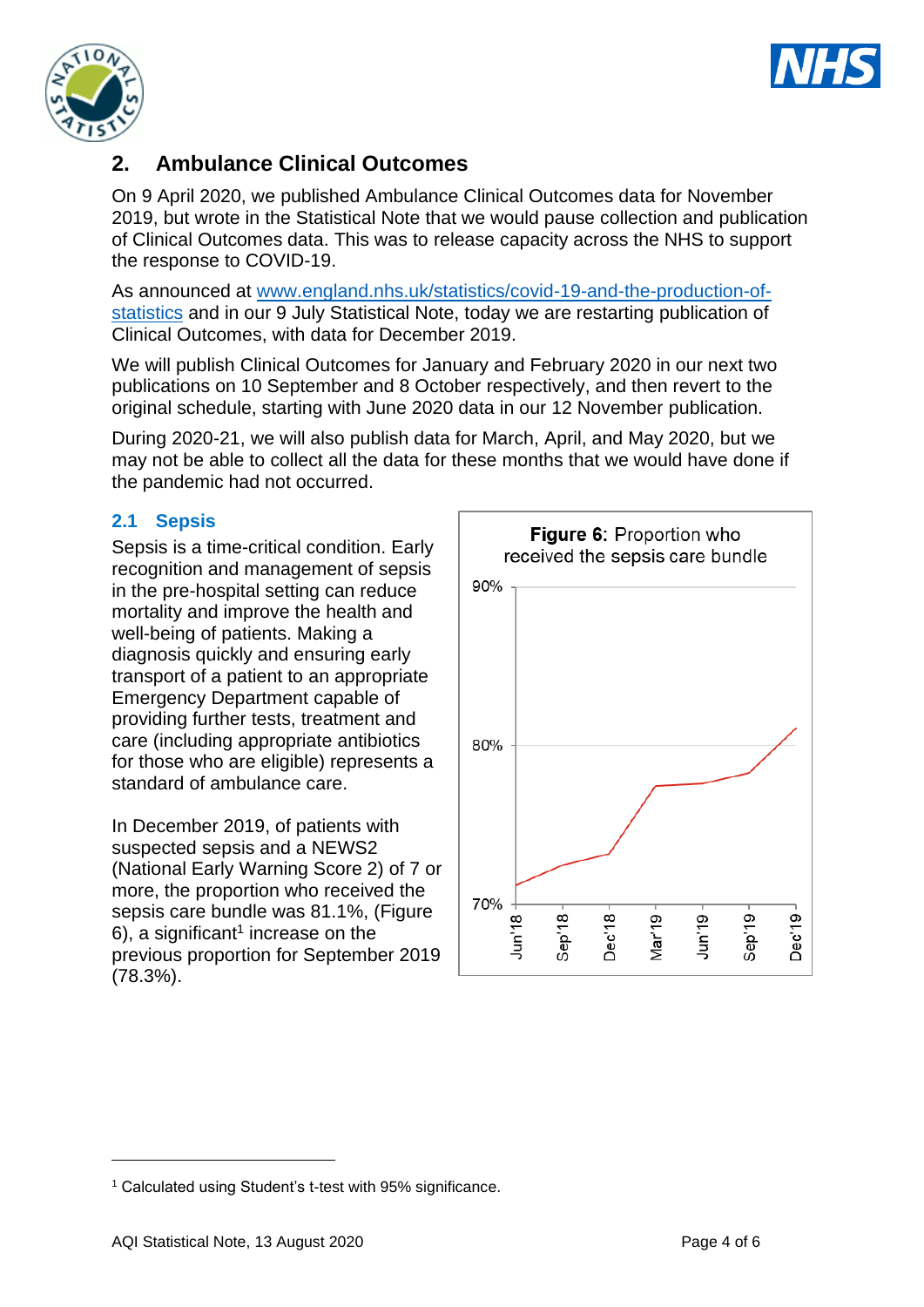



# **3. Further information on AQI**

### **3.1 The AQI landing page and Quality Statement**

[www.england.nhs.uk/statistics/statistical-work-areas/ambulance-quality-indicators,](http://www.england.nhs.uk/statistics/statistical-work-areas/ambulance-quality-indicators) or [http://bit.ly/NHSAQI,](http://bit.ly/NHSAQI) is the AQI landing page, and it holds:

- a Quality Statement for these statistics, which includes information on relevance, accuracy, timeliness, coherence, and user engagement;
- the specification guidance documents for those who supply the data;
- timetables for data collection and publication;
- time series spreadsheets and csv files from April 2011 up to the latest month;
- links to individual web pages for each financial year;
- contact details for the responsible statistician (also in section 3.4 below).

#### Publication dates are also at

[www.gov.uk/government/statistics/announcements?keywords=ambulance.](http://www.gov.uk/government/statistics/announcements?keywords=ambulance)

The web pages for each financial year hold:

- separate spreadsheets of each month's data;
- this Statistical Note, and equivalent versions from previous months;
- the list of people with pre-release access to the data.

#### **3.2 AQI Scope**

The AQI include calls made by dialling either the usual UK-wide number 999 or its international equivalent 112. As described in the specification guidance mentioned in section 3.1, incidents resulting from a call to NHS 111 are included in all Systems Indicators the except call data items, A1 to A6 and A114.

#### **3.3 Related statistics**

Ambulance handover delays of over 30 minutes at each Emergency Department are published by NHSEI during winter 2012-13, 2013-14, 2014-15, 2017-18, 2018-19, and 2019-20, at [www.england.nhs.uk/statistics/statistical-work-areas/winter-daily](http://www.england.nhs.uk/statistics/statistical-work-areas/winter-daily-sitreps)[sitreps.](http://www.england.nhs.uk/statistics/statistical-work-areas/winter-daily-sitreps)

The Quality Statement described in section 3.1 includes information on:

- the "Ambulance Services" publications by NHS Digital [https://digital.nhs.uk/data](https://digital.nhs.uk/data-and-information/publications/statistical/ambulance-services)[and-information/publications/statistical/ambulance-services,](https://digital.nhs.uk/data-and-information/publications/statistical/ambulance-services) with data from before 2000, to 2014-15;
- a dashboard with an alternative layout for AQI data up to April 2016;
- the comparability of data for other countries of the UK:

| Wales: | https://statswales.gov.wales/Catalogue/Health-and-Social- |
|--------|-----------------------------------------------------------|
|        | Care/NHS-Performance/Ambulance-Services                   |

Scotland: See Quality Improvement Indicators (QII) documents at [www.scottishambulance.com/TheService/BoardPapers.aspx](http://www.scottishambulance.com/TheService/BoardPapers.aspx)

Northern Ireland: [www.health-ni.gov.uk/articles/emergency-care-and-ambulance](http://www.health-ni.gov.uk/articles/emergency-care-and-ambulance-statistics)[statistics](http://www.health-ni.gov.uk/articles/emergency-care-and-ambulance-statistics)